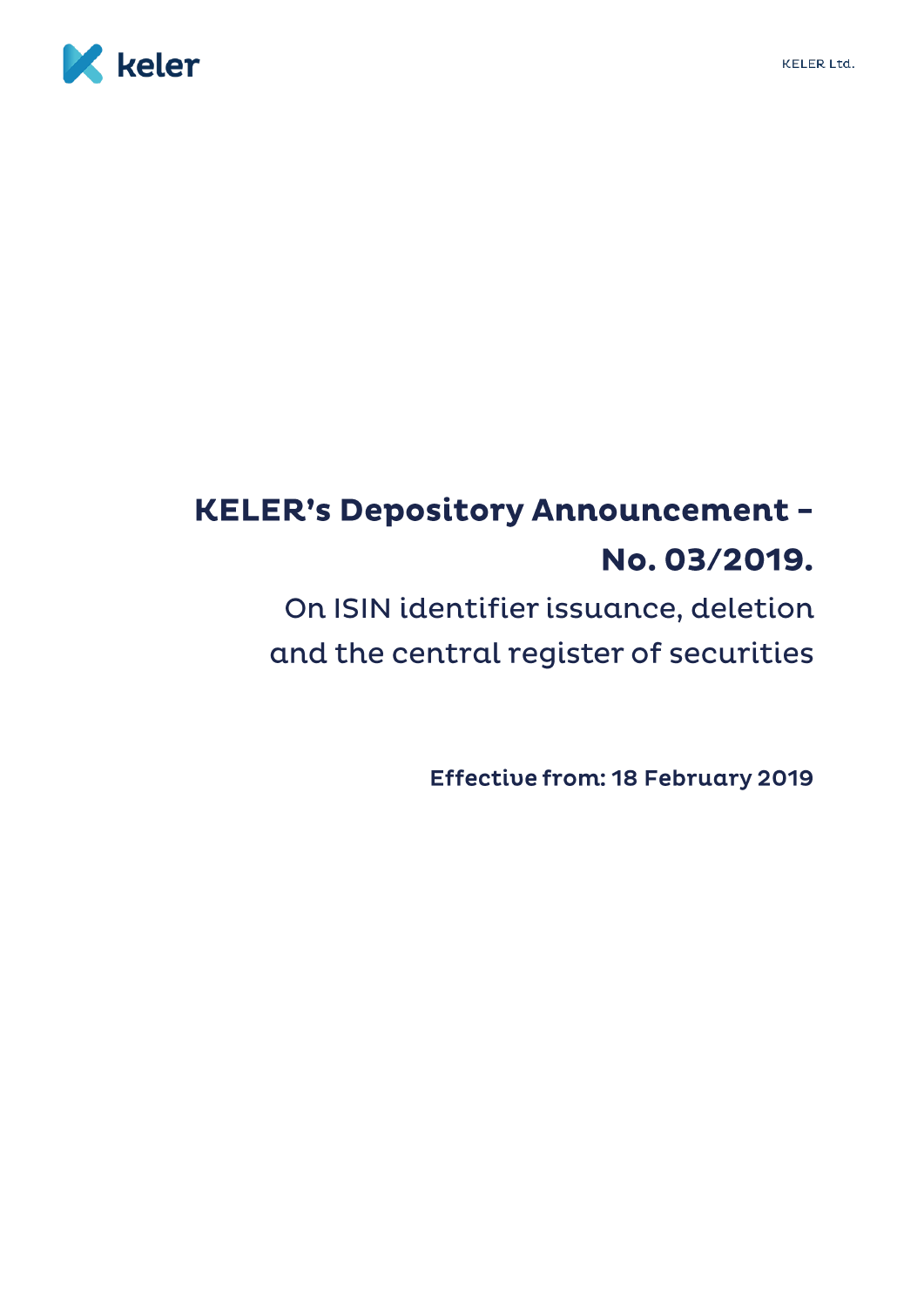

## **Contents**

| 1. Background of the performance of the activity |                                                 | $\mathbf{2}$                                                 |                |
|--------------------------------------------------|-------------------------------------------------|--------------------------------------------------------------|----------------|
|                                                  | 2. Scope of the issue of the ISIN identifier    |                                                              | $\mathbf{2}$   |
|                                                  |                                                 | 3. The process of applying for an ISIN identifier            |                |
|                                                  | 3.1.                                            | By a form                                                    | $\overline{2}$ |
|                                                  | 3.2.                                            | Electronically                                               | 3              |
| 4. Process of the issue of the ISIN identifier   |                                                 |                                                              | 3              |
|                                                  | 4.1.                                            | Handling of applications received in a printed form          | 3              |
|                                                  | 4.2.                                            | Handling of applications submitted electronically            | 4              |
|                                                  | 4.3.                                            | Contacts                                                     | 5              |
|                                                  |                                                 | 5. The billing rules of KELER                                | 5              |
|                                                  | 6. Central securities register                  |                                                              | 6              |
|                                                  | 6.1.                                            | Procedure in the case of changes in data                     | 6              |
|                                                  | 6.2.                                            | Process in the case of the termination of an ISIN identifier | 7              |
|                                                  | 7. Provision of information on ISIN identifiers |                                                              | 8              |
|                                                  | 8. Contact details of KELER                     |                                                              | 8              |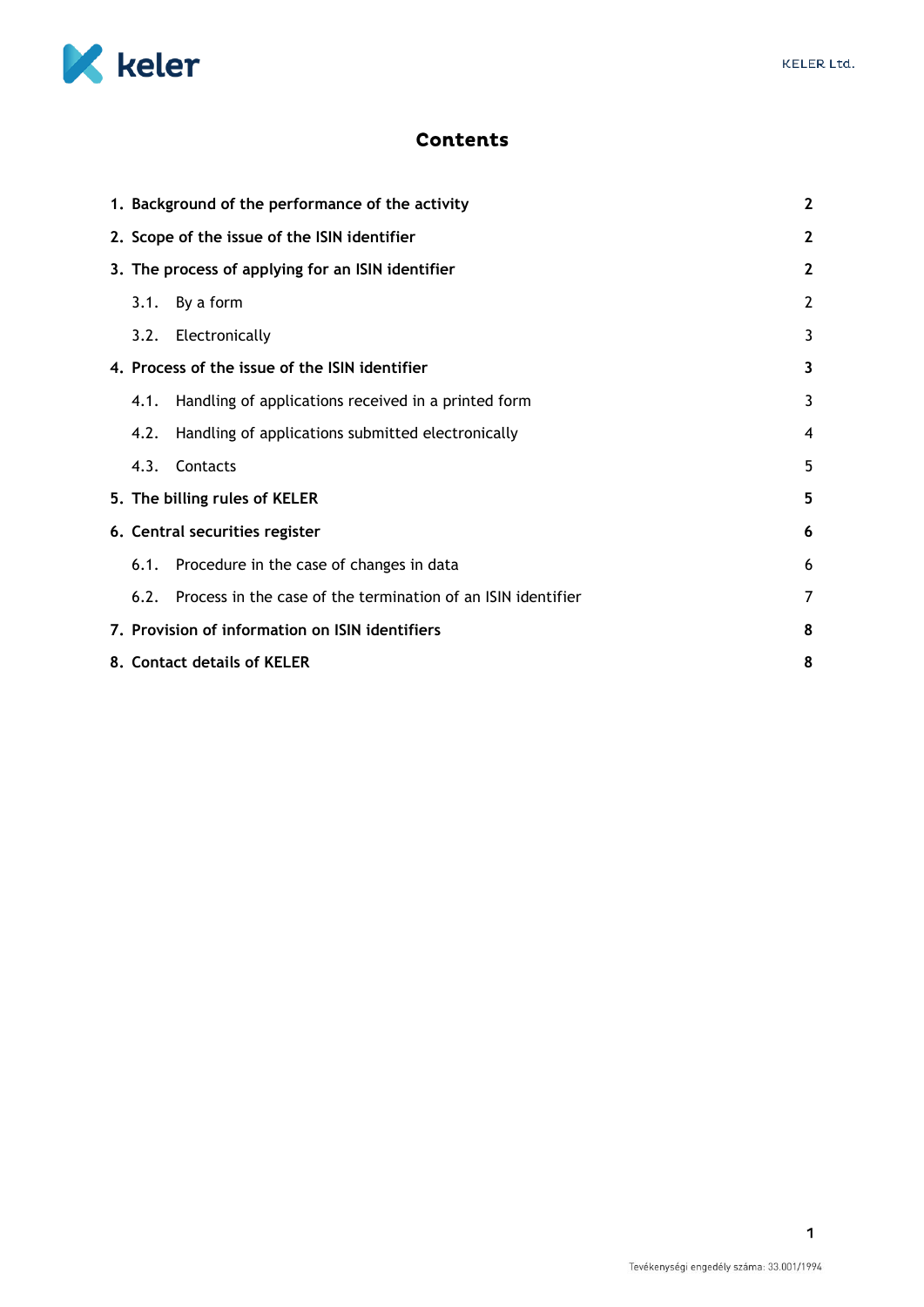

## <span id="page-2-0"></span>1. Background of the performance of the activity

As the central securities depository, KELER issues central security codes pursuant to Act CXX of 2001 on the capital market (hereinafter: Tpt.), MNB Decree 20/2014. (VI.3.) on the ISIN identifier (hereinafter: ISIN Decree), and ÁÉTF Resolution no. 33001/1994.

KELER maintains the central register of securities pursuant to the Tpt.

## <span id="page-2-1"></span>2. Scope of the issue of the ISIN identifier

KELER issues ISIN identifiers to securities issued in Hungary by domestic or foreign issuers, publicly or privately, issued in a series, as well as to other stock exchange products. KELER issues the ISIN identifier for those international bonds where the lead manager is an entity registered in the Republic of Hungary.

Securities conferring the same rights, of the same face value and produced in the same manner constitute one series of securities. Securities belonging to one series have the same ISIN identifier.

The ISIN identifiers of securities belonging to one series and distributed later are different than the ISIN identifiers of securities distributed earlier, if

- securities distributed within one series but at a different time do not carry the same rights temporarily, or
- in the case of distributing securities belonging to a series of securities identical to a security already listed on a stock exchange, the listing on the same stock exchange of the securities distributed later does not take place at the same time as the distribution.

In addition to the above, the issuer is required to apply for a new ISIN identifier

- for every individual series of securities,
- for each individual face value, i.e. if the given security was issued with several different face values (in case of physical securities with a higher denomination were not created by the merging of denominations),
- in the case of changes in face value, currency, the method of the production of the security, share class, etc., simultaneously with the termination of the ISIN identifier of the former series.

## <span id="page-2-2"></span>3. The process of applying for an ISIN identifier

#### <span id="page-2-3"></span>3.1. By a form

Pursuant to Annex 1 to the ISIN Decree, for each security type, the applicant may download the relevant form titled "Securities code (ISIN) application form" from the website of KELER [\(KELER -](https://english.keler.hu/Key%20documents/Business%20Forms/) [Business Forms\)](https://english.keler.hu/Key%20documents/Business%20Forms/), or send a request to receive the form to email address [isin@keler.hu,](mailto:isin@keler.hu) and KELER will provide the form electronically in response to the request. The applicant may deliver the completed application form, officially signed, scanned as PDF and sent to KELER to [iktato@keler.hu.](mailto:iktato@keler.hu)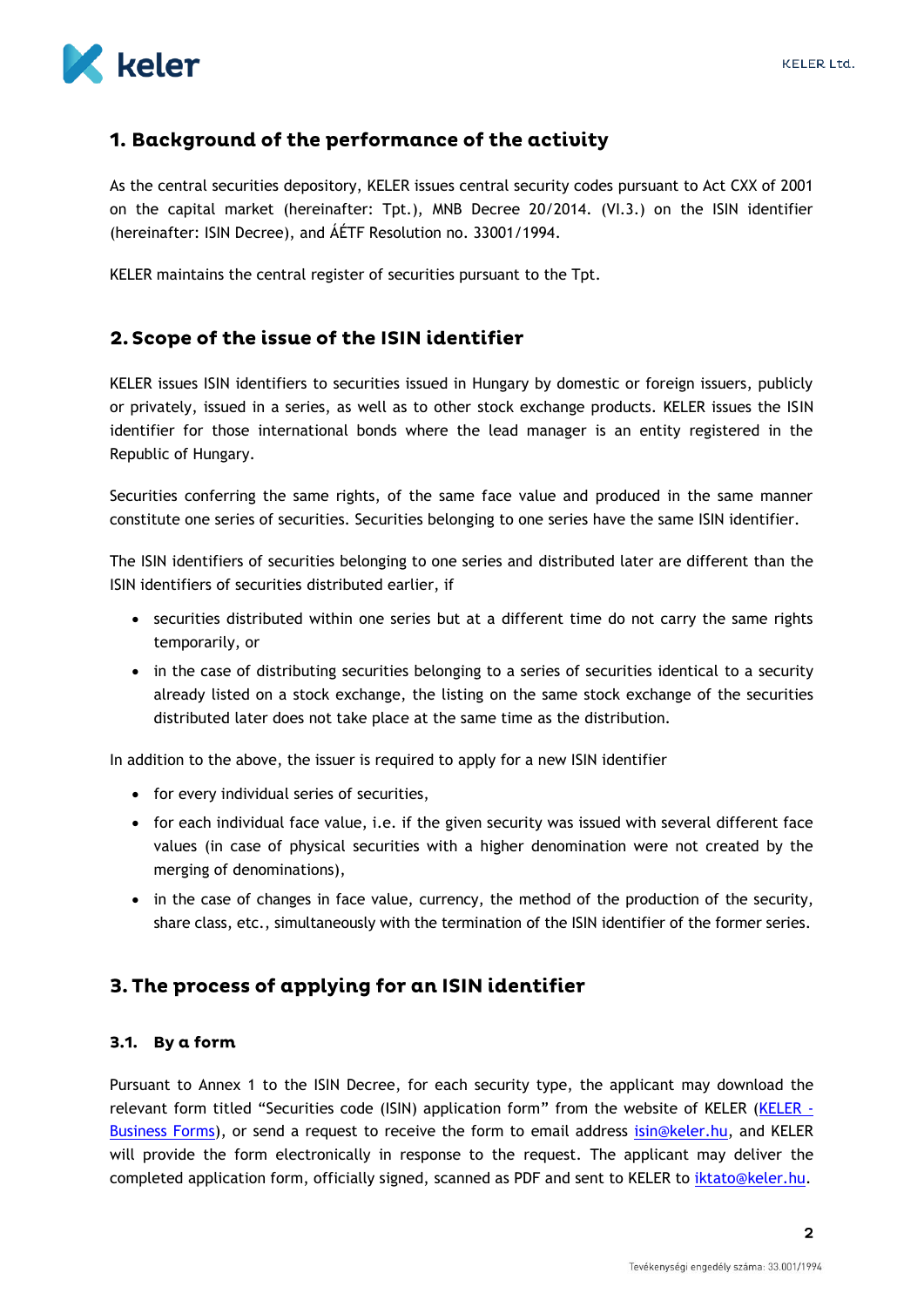

#### <span id="page-3-0"></span>3.2. Electronically

The applicant may apply for the ISIN identifier electronically through the Internet-based application operated by KELER (hereinafter: eISIN), which is available on the website of [www.keler.hu.](http://www.keler.hu/) Registration for the application is a precondition for the use of eISIN.

## <span id="page-3-1"></span>4. Process of the issue of the ISIN identifier

#### <span id="page-3-2"></span>4.1. Handling of applications received in a printed form

Prior to the issue of the ISIN identifier, KELER will perform a formal check on the availability of the necessary documents.

A copy of the certificate of the bank on the payment of the processing fee must be attached to the application.

After formal check, KELER will also perform a substance check for the details of the application in case of Shares, otherwise will not verify whether the data contained in the application are true.

If KELER has not found any formal or substance error in the check, it will record the indicated data in its register and issue the ISIN identifier for the given series of securities.

KELER will provide a certificate of the issue of the ISIN identifier and the data kept on record related to it, which it will send within 3 business days by email or regular mail to the address specified by the applicant, and it will also mail the final invoice of the processing fee of the ISIN identifier issue.

In relation to mutual funds related FB code will be sent along with the ISIN form.

If in the checking of the form and substance of the application KELER finds that data are missing or any of the data are not applicable, then it will notify the applicant on the further necessary steps in a message sent to the email address indicated on the application (or by regular mail, if no email address was given).

If the payment of the fee of the ISIN procedure was made simultaneously with the submission of the application, then KELER will issue an advance invoice, simultaneously with sending information to the applicant on the paid processing fee, which it will settle with the final invoice to be issued after the issue of the ISIN identifier.

If the application was completed improperly, i.e.

- payment of the ISIN processing fee was not certified,
- the data necessary for the issue of the ISIN identifier were not fully provided,
- or the data indicated in the application are not applicable,

then the applicant is allowed to submit a new application with reference to the processing fee paid earlier, and the ISIN identifier may be issued with these data.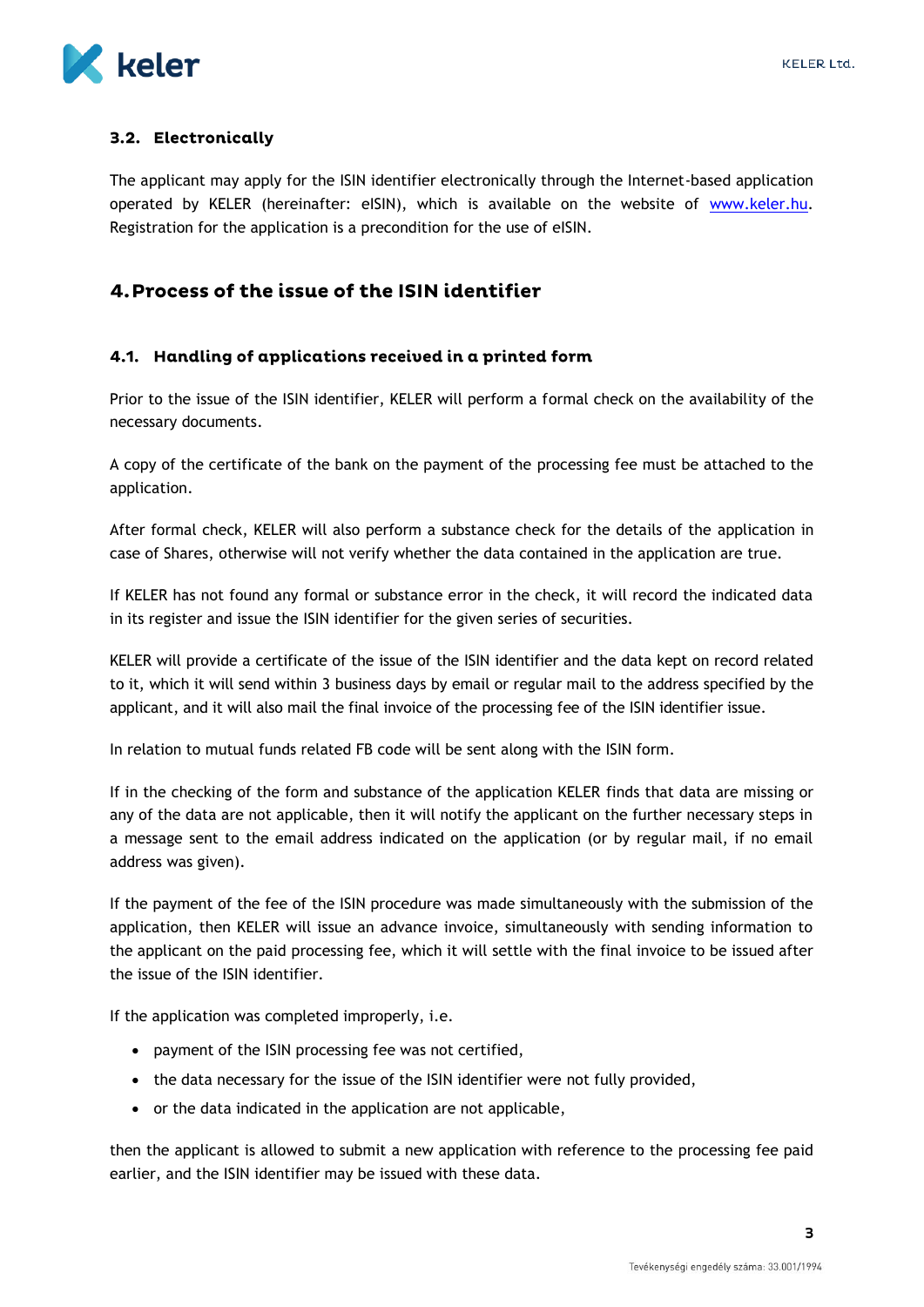

If the applicant fails to submit the requested documents within 90 days, then KELER will reject the original application, and therefore no ISIN identifier will be issued. It will inform the applicant on the rejection in writing, and if there is an advance invoice, then it will be cancelled and mailed back, and the ISIN processing fee will be transferred back to the account of the applicant.

#### <span id="page-4-0"></span>4.2. Handling of applications submitted electronically

The applicant may apply for an ISIN identifier electronically, on KELER's proprietary system available on the website operated by KELER (www.keler.hu), through the [eISIN application.](https://isin.keler.hu/user/inputLogin.action)

The applicant must have an individual email address that must be registered in advance in the eISIN application.

After the submission of the application, the user has to pay the processing fee of the ISIN identifier electronically requested in the eISIN application: the user will be forwarded to the netbank and has to pay the fee with bank card. If the payment of the fee fails, then the application for the issue of the ISIN identifier will remain among the "Pending payment" items, and therefore the fee may also be paid at a later date. Without payment of the ISIN processing fee the application will not be delivered to the system generating the ISIN identifier, and therefore no ISIN identifier will be issued.

The issuer has the opportunity of restricting users authorized to proceed on its behalf by completing the form titled " [RESTRICTION BY THE ISSUER -Form to report the persons authorized to act on](https://english.keler.hu/Key%20documents/Business%20Forms/ISIN%20documents/2_Restriction-by-the-Issuer_Form-to-report-the-persons-authorized-to-act-on-behalf-of-the-Issuer-eISIN.pdf)  [behalf of the Issuer eISIN](https://english.keler.hu/Key%20documents/Business%20Forms/ISIN%20documents/2_Restriction-by-the-Issuer_Form-to-report-the-persons-authorized-to-act-on-behalf-of-the-Issuer-eISIN.pdf)" (no. 2) to ensures that no unauthorized persons may apply for an ISIN identifier on its behalf. KELER will accept the statement on paper, officially signed, delivered personally or by regular mail, or in an electronic document, bearing an electronic signature, sent to the email address [iktato@keler.hu.](mailto:iktato@keler.hu)

If the issuer intends to change the group of users, it may do so by submitting a new declaration. The restriction of the group of users will be valid from the 3rd business day following the receipt of the declaration.

During the operating time of the eISIN application, the applicant may receive the requested ISIN identifier within 60 minutes, based on the data uploaded in the application.

After successful payment of the fee and the issue of the ISIN identifier, KELER will issue the final invoice on the processing fee. The serial number of the completed invoice will be also displayed on the eISIN application, among the data related to the order. The invoice will be issued containing the data specified by the user, and KELER will send it within 3 days following the issue of the ISIN identifier to the specified billing address.

The certificate of the issued ISIN identifier and the data kept on record related to it can be downloaded through the application.

In relation to mutual funds related FB code will be sent after the successful issuance of ISIN identifier.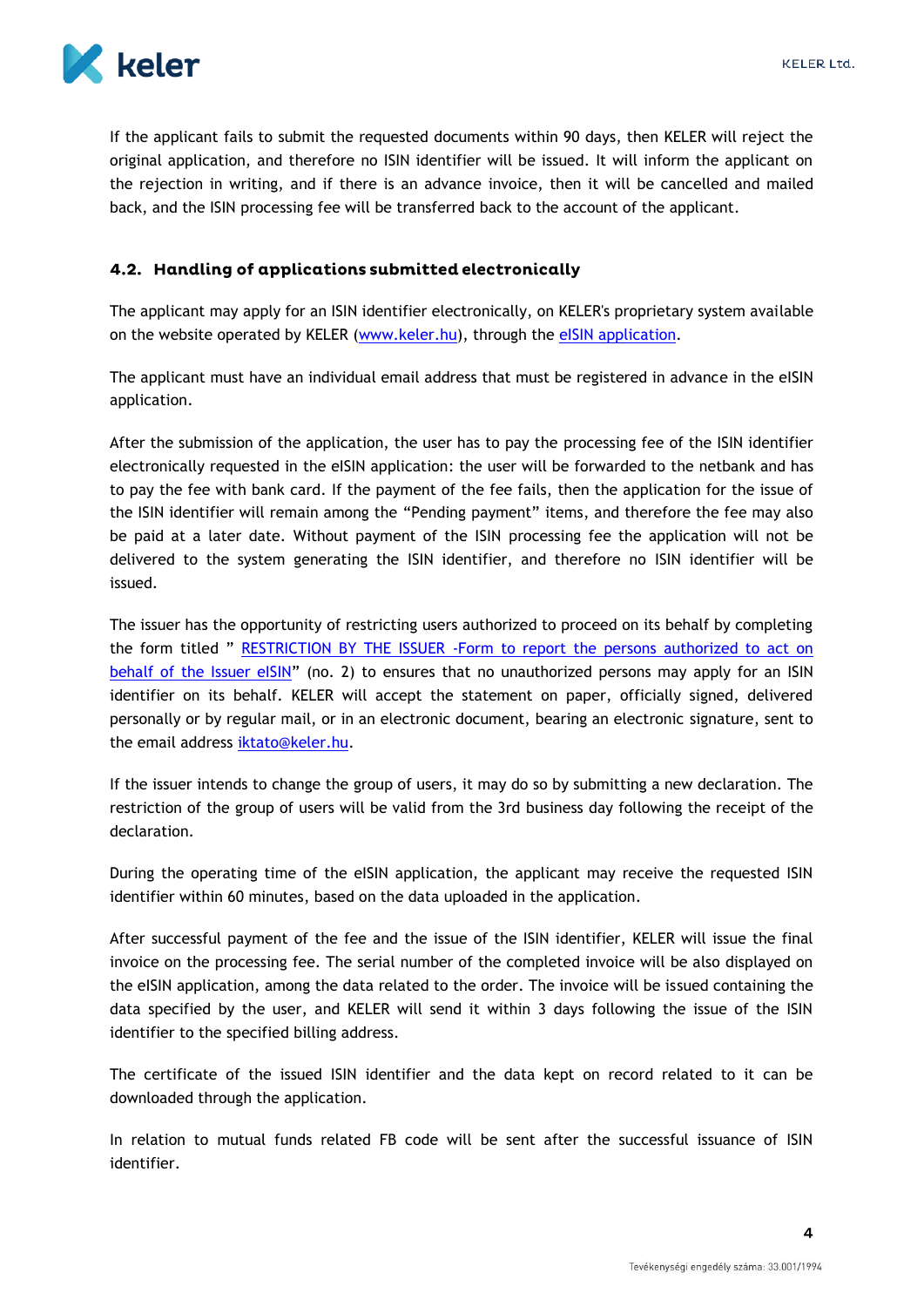

#### <span id="page-5-0"></span>4.3. Contacts

If after 10 business days following the date of submission of an application on form:

- the applicant has not received a notification on the ISIN identifier, then the applicant may inquire about the reason thereof at *isin@keler.hu*
- the applicant has not received an advance invoice or final invoice on the processing fee paid by it, then the applicant may inquire about the reason thereof at [uzletitamoatas@keler.hu](mailto:uzletitamoatas@keler.hu)

If, in the case of an application initiated through the eISIN application, after 1 business day:

- the authorized person and the applicant who launched the process have not received a notification to their email address on the completion of the generation of an ISIN identifier after the successful payment of the fee, or
- after the completion of payment the eISIN application does not confirm the ISIN identifier, then the applicant may inquire about the reason thereof at *[isin@keler.hu](mailto:isin@keler.hu)*

or after 3 business days:

• the final invoice issued on the payment of the processing fee is not displayed in the eISIN application,

or after 10 business days:

• the applicant has not received an advance invoice or final invoice on the processing fee paid by it

then it may inquire about the reason thereof at [uzletitamogatas@keler.hu.](mailto:uzletitamogatas@keler.hu)

### <span id="page-5-1"></span>5. The billing rules of KELER

The fee of the issue of the ISIN identifier is contained in the KELER [Fee S](http://www.keler.hu/keler/keler.news.page?nodeid=285)chedule valid from time to time.

In the case of an ISIN identifier requested on form:

- an advance invoice may be issued on the processing fee paid in advance, as described above,
- the final invoice will be sent to the mailing or e-mail address specified by the applicant together with the confirmation of the ISIN identifier.

If the applicant does not give separate instructions concerning the details of the invoice, then KELER will automatically issue both the advance and the final invoice for the details of the issuer.

In the case of an ISIN identifier requested through the eISIN application: the invoice will be issued containing the data that can be specified on the interface of the application and will be mailed or sent to the mailing/posting address specified on the interface of the application.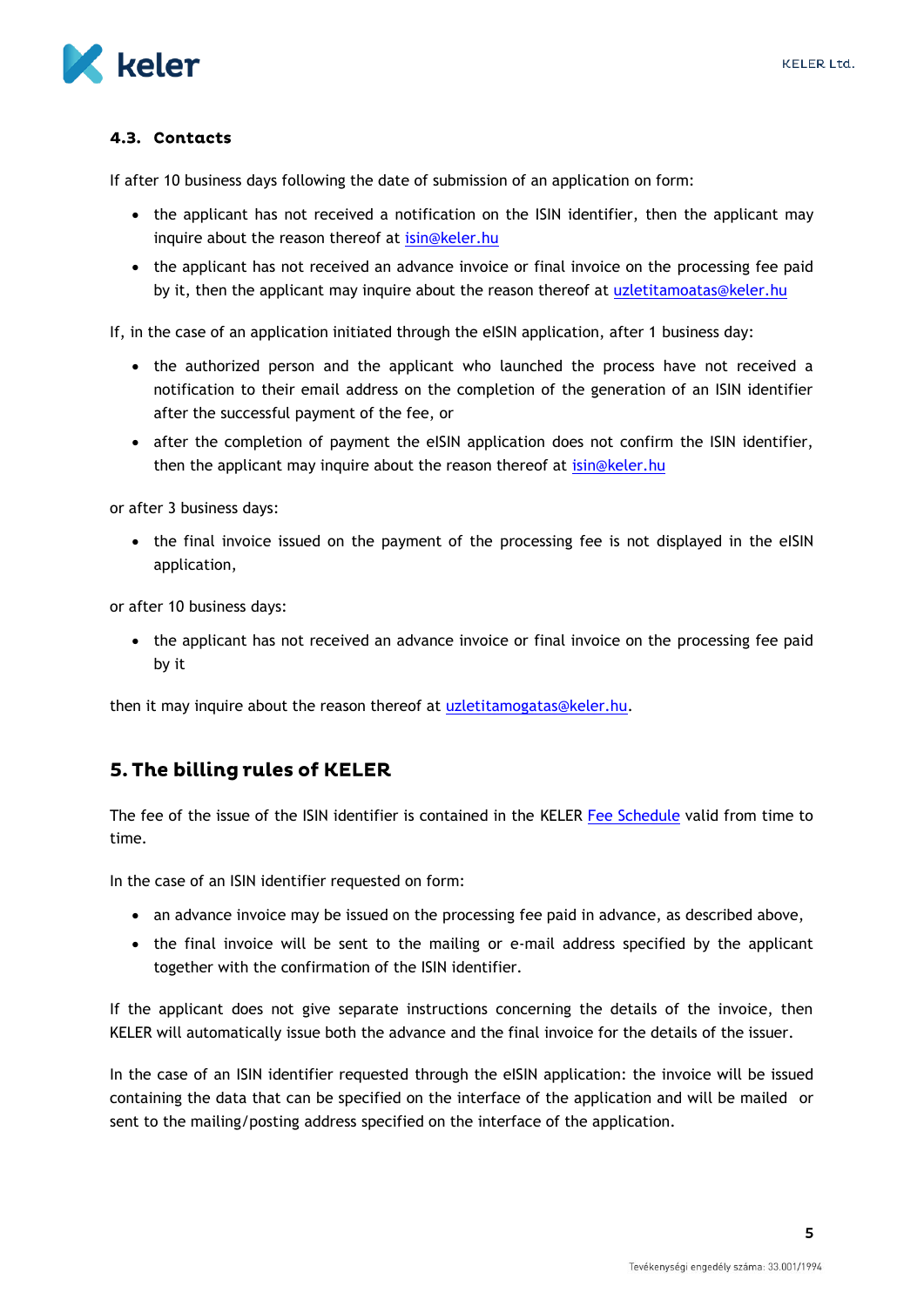

## <span id="page-6-0"></span>6. Central securities register

The central securities register contains data of securities issued in Hungary in a retrievable manner.

In the framework of the central securities registration activity, KELER keeps records of the following:

- the data of securities publicly issued in Hungary,
- the data of privately issued securities regarding which it has contracted with the issuer on reporting,
- the list of securities that are reported as forbidden and cancelled to KELER and are subject to the Tpt.

In the list of ISIN identifiers published on the website of KELER, in respect of dematerialized securities, it indicates the following data:

- the type of the dematerialised security defined by the General Business Rules of KELER,
- in the case of dematerialized equities, any restriction on the transfer of the series of equities,
- indication of whether the security has been produced.
- in case of dematerialised securities, the FISN (Financial Instrument Short Name) code specified to the series
- CFI (Classification of Financial Instruments) code specified to the series

Within 5 days following the date of the change the issuer has to report to KELER as central securities depository any changes in the data of the series of securities or in the data of the issuer.

Since data are recorded according to the reports of the issuer, therefore KELER shall not be held liable if the data kept on record are no longer valid.

KELER is entitled and obliged to report data kept in its registry, both within Hungary and to foreign countries.

It is important for every market participant to update the securities data reported to KELER, with special regard to changes in the name of the issuer, in the address of the issuer, changes in the face value of the issued securities, conversion or termination of the series of securities.

#### <span id="page-6-1"></span>6.1. Procedure in the case of changes in data

If such changes occur in the group of the data specified in the application for the ISIN identifier that do not result in the issue of a new ISIN identifier (e.g. change of the issued volume, change in the data of the issuer, change in the manner of distribution, etc.), then the report may be made in the following ways:

• in the case of physical securities or securities to be produced as dematerialised securities, on the form titled " [form to report change to the central security register](https://english.keler.hu/Key%20documents/Business%20Forms/ISIN%20documents/1_Form-to-report-change-to-the-central-security-register.pdf)" (form no. 1),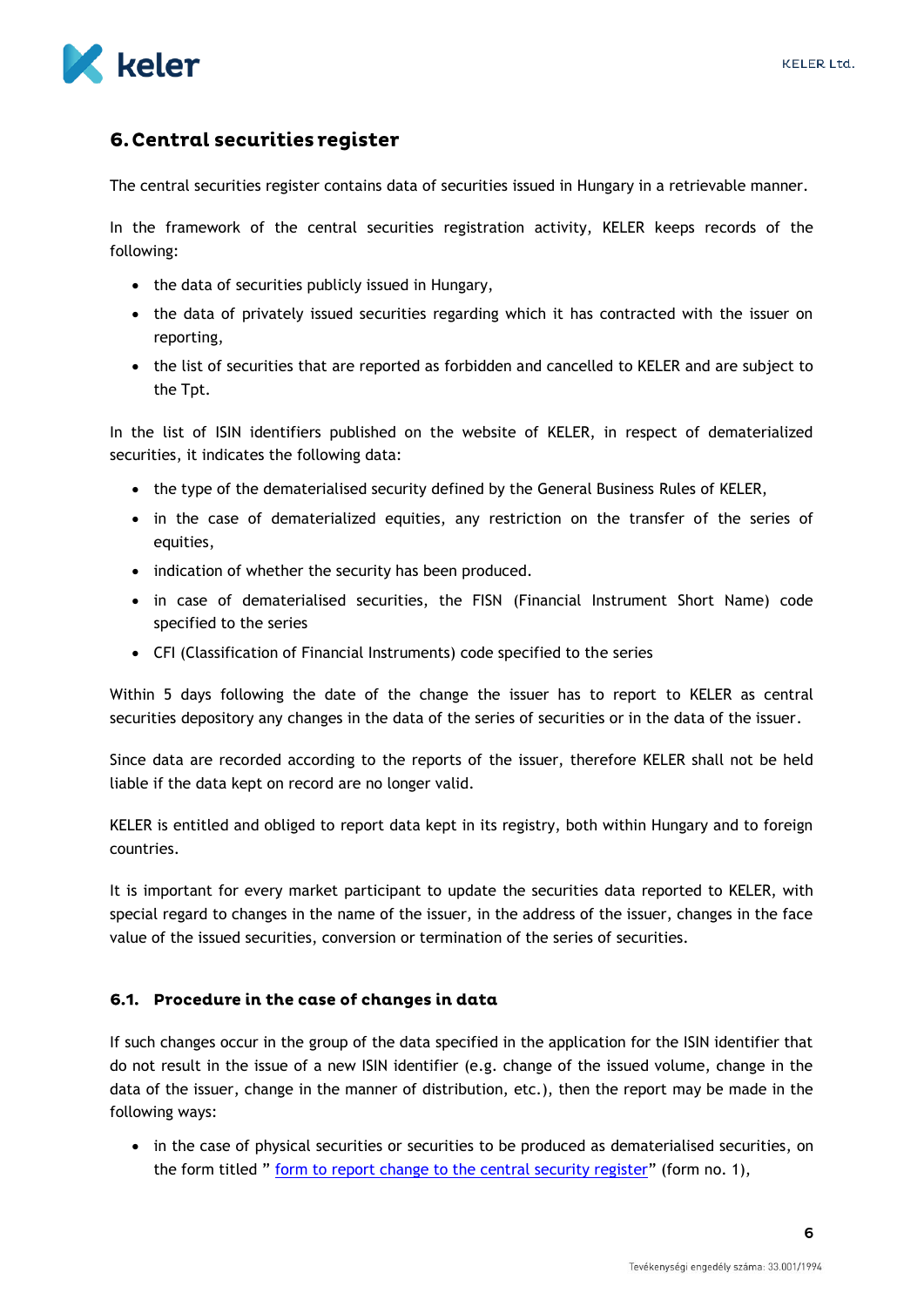

- in the case of physical debt securities "additional data of debt securities for the central [securities registry](https://english.keler.hu/Key%20documents/Business%20Forms/ISIN%20documents/9_Additional-data-of-debt-securities-for-the-central-securities-registry.pdf)" form (form no. 9),
- in the case of securities produced in a dematerialised manner, on the form ordering the given demat event. In the case of dematerialised securities, the changed data will be recorded in the central securities register only simultaneously with the completion of the process of dematerialisation, automatically.

The issuer may send the officially signed form titled " [form to report change to the](https://english.keler.hu/Key%20documents/Business%20Forms/ISIN%20documents/1_Form-to-report-change-to-the-central-security-register.pdf) central security [register](https://english.keler.hu/Key%20documents/Business%20Forms/ISIN%20documents/1_Form-to-report-change-to-the-central-security-register.pdf)" (form no. 1) to KELER, in the original counterpart or as an electronic document to the email address [iktato@keler.hu.](mailto:iktato@keler.hu) KELER will confirm to the applicant that the data have been updated:

- in the original form in the case of a form received on paper, sent by regular mail,
- by sending an email message to the email address of the sender in the case of a form received electronically, with the form sent by the sender attached.

KELER updates the data on record in the central securities register free of charge. If KELER learns that the issuer has not complied with its obligation of data reporting, then it will send a reminder to the issuer, also indicating the deadline, for initiating the update of the register with the changes that occurred in the data of the security issued by it.

#### <span id="page-7-0"></span>6.2. Process in the case of the termination of an ISIN identifier

KELER will never delete an ISIN identifier from the central register of securities, it will only set the status of the ISIN identifier to inactive, i.e. it will continue to include it in the central securities register, thereby ensuring that the register is complete.

The process of cancellation of an ISIN identifier is the following:

- Based on the instruction of the issuer:
	- In the case of a series of physical securities and in the case of a series of securities instructed to be produced in a dematerialised manner, KELER will set the ISIN identifier of the series to inactive based on the form titled "[form to report change to the central](https://english.keler.hu/Key%20documents/Business%20Forms/ISIN%20documents/1_Form-to-report-change-to-the-central-security-register.pdf)  [security register](https://english.keler.hu/Key%20documents/Business%20Forms/ISIN%20documents/1_Form-to-report-change-to-the-central-security-register.pdf) " (form no. 1). KELER will not notify the issuer on the fact of the cancellation directly, the issuer may obtain this information from the website of KELER (www.keler.hu).
	- Simultaneously with the cancellation of dematerialised securities recorded on central securities accounts, the ISIN identifiers of series of securities with or without maturity are set to inactive status. KELER does not notify the issuer on the termination of the ISIN identifier, it only confirms cancellation from the securities accounts.
- Based on the report of the Magyar Nemzeti Bank (hereinafter: Supervision):
	- KELER will set the ISIN identifier of the relevant security to inactive if the Supervision has adopted a resolution on the termination of the given security, or if the Supervision has rejected to permit the issue of the security. The Supervision will always notify